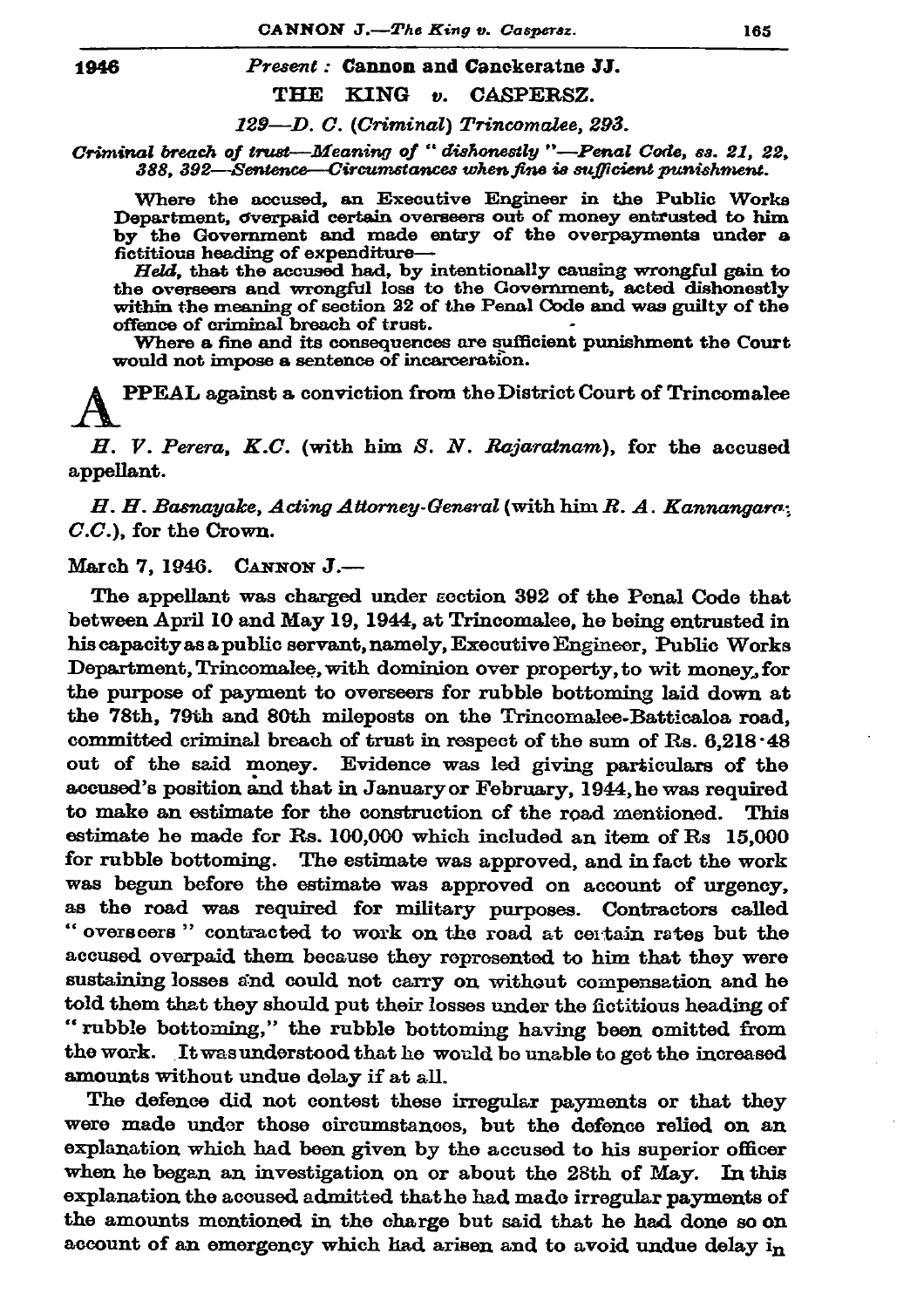the work which would be caused by applying for and obtaining the required additional funds. He said that when he was instructed to supervise the work he was threatened with dismissal by the Commanderin Chief if it were not done expeditiously, and he was further informed that the Minister of Communications had said that cost was of secondary importance in this particular matter. Further to show the urgency of the matter he said that the Director of Public Works had authorized a one hundred per cent. increase in wage rates for labourers instead of the fifty per cent. which had been given over the rest of the Island. In spite of this, however, the overseers met with labour difficulties and complained that they were sustaining loss for which they demanded compensation adding that without it they would be unable to carry on with the work. These losses he said were sustained by them in the cost of labour. recruiting labour, food, living costs, advances and desertions, the daily expense of keeping labourers on the site of the works and many other overhead charges. He felt that he must meet their demands at once and in order to do so resorted to the approval of a fictitious entry in the place of expenditure for rubble bottoming which was not in fact done. The defence further relied on the cross-examination of the witnesses for the Crown which elicited from the P. W. D. officials' evidence about the urgency of the work and the Minister of Communications' letter directing that cost would be regarded as of secondary importance, and further that there were labour difficulties and that disproportionate rates of wages were being paid in the Trincomalee area. The defence also elicited from five overseers who gave evidence that they were paid the money under the fictitious entry and that they had incurred loss for which the money was compensation. The accused was not called to give any further explanation of the matter and the District Judge convicted him and sentenced him to six months' imprisonment.

For the appellant Mr. Perera submits that the amount mentioned in the charge was not earmarked for the construction of this road and therefore the conviction is wrong. There does not seem to be any clear evidence that the amount was earmarked for the road, but if it was not there is evidence that there was money placed by the Government at the Bank at the disposal of the accused for meeting the cost of public works of which he had the supervision, and undoubtedly this road constituted part of those public works. I do not think, therefore, that there is substance in that contontion. It was further submitted that the District Judge in his judgmont had mentioned that he had come to the conclusion that the accused had criminally "misappropriated" the funds. Technically, there was no "nisappropriation" of funds and therefore the District Judge's finding was unsupported by the evidence. I think the District Judge used the word "misappropriation" in order to express his meaning that the accused had misapplied those funds, and that is borne out by the fact that the District Judge immediately after making that romark proceeds to say " I find him guilty under section 392 " which is the charge in the indictment. Mr. Perera further contends that the evidence givon by the Crown witnesses, coupled with the accused's explanation, shows that the breach of trust was not dishonest because the overseers state that the money was paid for work which was in fact done. He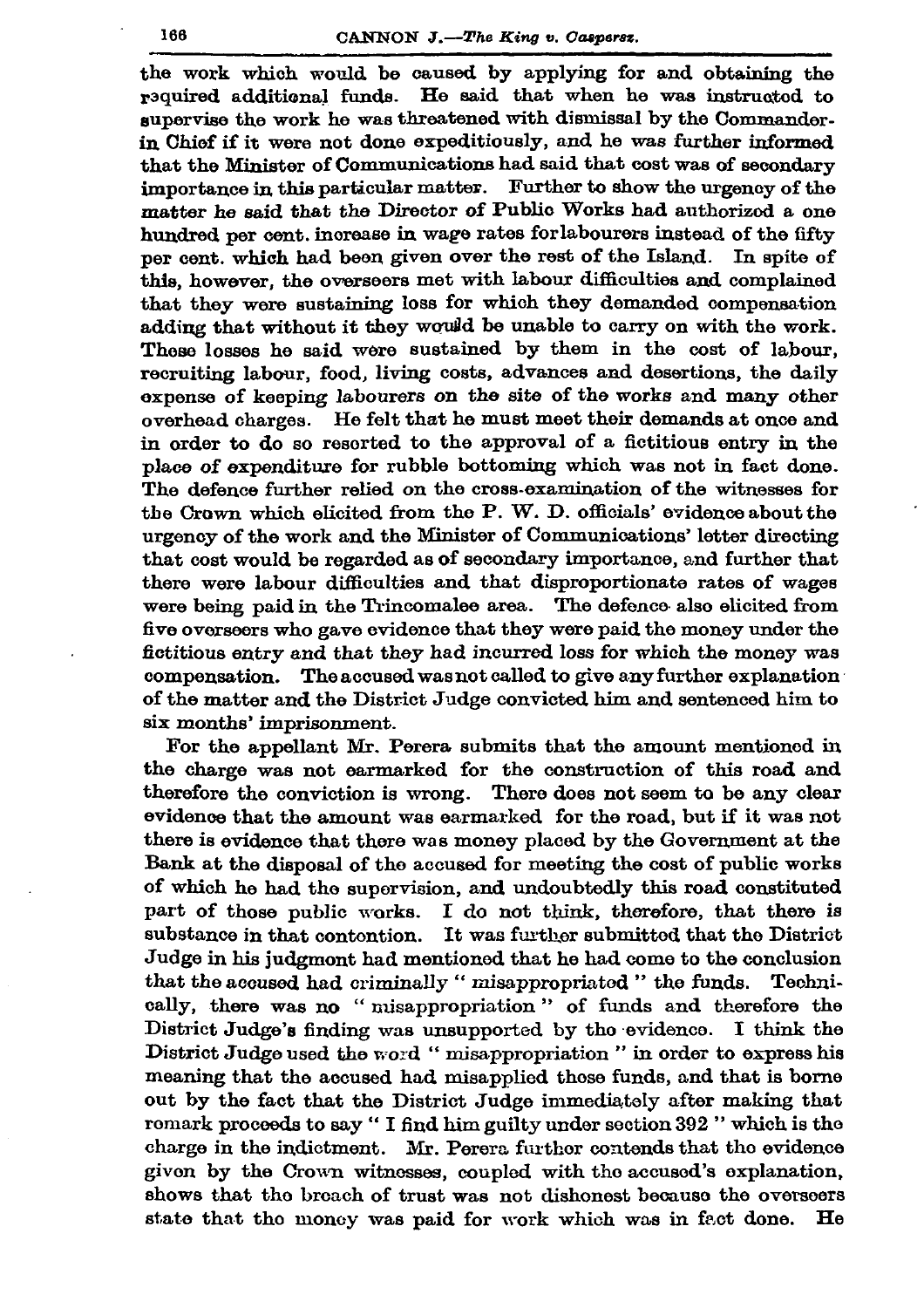omphasises the circumstances in which he submits the accused was placed, namely, his mental state in view of the position of urgency with which he was faced and his fear of dismissal if there was any delay : that he had received an ultimatum from the overseers and therefore delay would have been inevitable unless he had paid them as hedid : that the accused had therefore been actuated by the paramount importance of the work the ultimatum of the overseers, and his fear of inevitable dolay if the componsation domanded by the overseers was not immediately paid to them. It therefore becomes necessary to discuss the meaning of tho word "dishonest" according to the Penal Code, and it appears to have nothing to do with probity.

Section 22 of the Penal Code defines "dishonestly" as follows: "Whoever does anything with an intention of causing wrongful gain to one person or wrongful loss to another is said to do that thing dishonestly." The words "wrongful gain" and "wrongful loss" are explained by section 21 which reads :-

- (1) Wrongful gain is gain by unlawful means of property to which the person gaining is not legally entitled.
- (2) Wrongful loss is the loss by unlawful means of property to which the nerson losing it is legally entitled.

The issue then is  $:$   $\rightarrow$  Did the accused, when he authorized this payment under a fictitious head to the overseers, intend to cause wrongful gain to the overseers or wrongful loss to the Government? This view of the meaning of "dishonestly " in the section is held in India and was adopted in All India Reports, 1944, Calcutta, page 92. One must, I think, judge a person's intention from what he does and what must appear to him at the time as the natural consequences of his act. It seems to me, therefore. that there can be no doubt that the accused knew quite well that by so acting he was causing wrongful gain to the overseers and wrongful loss to the Government. As regards his state of mind, his explanation that the delay was inevitable and the submissions made about that, it is to be observed that the documentary evidence shows that the Government was taking a keen and active interest in the construction of this road and that the Minister of Communications wrote that cost in regard to its construction was to be regarded as of secondary importance. This should, it seems to me, have indicated to the accused that any application by him for the immediate sanction of necessary increases would have been sympathetically received and quickly dealt with. There is further the fact that the Government was requiring from him fortnightly reports on the progress of this work and in one column of the report forms there was a special head "Explanation for delay". Again, it would seem natural for the accused to have put in that column something about these demands of the overseers, but I have examined all these fortnightly reports and nothing of that nature appears in that column. He also knew that Mr. Leader, the then Director of Works, had without any difficulty or delay granted him in a personal interview sanction for the one hundred per cent. increase which I have already mentioned. Another point is the lack of intelligence that is conveyed about the amounts. and I think the District Judge is correct when he remarks "I am unable to